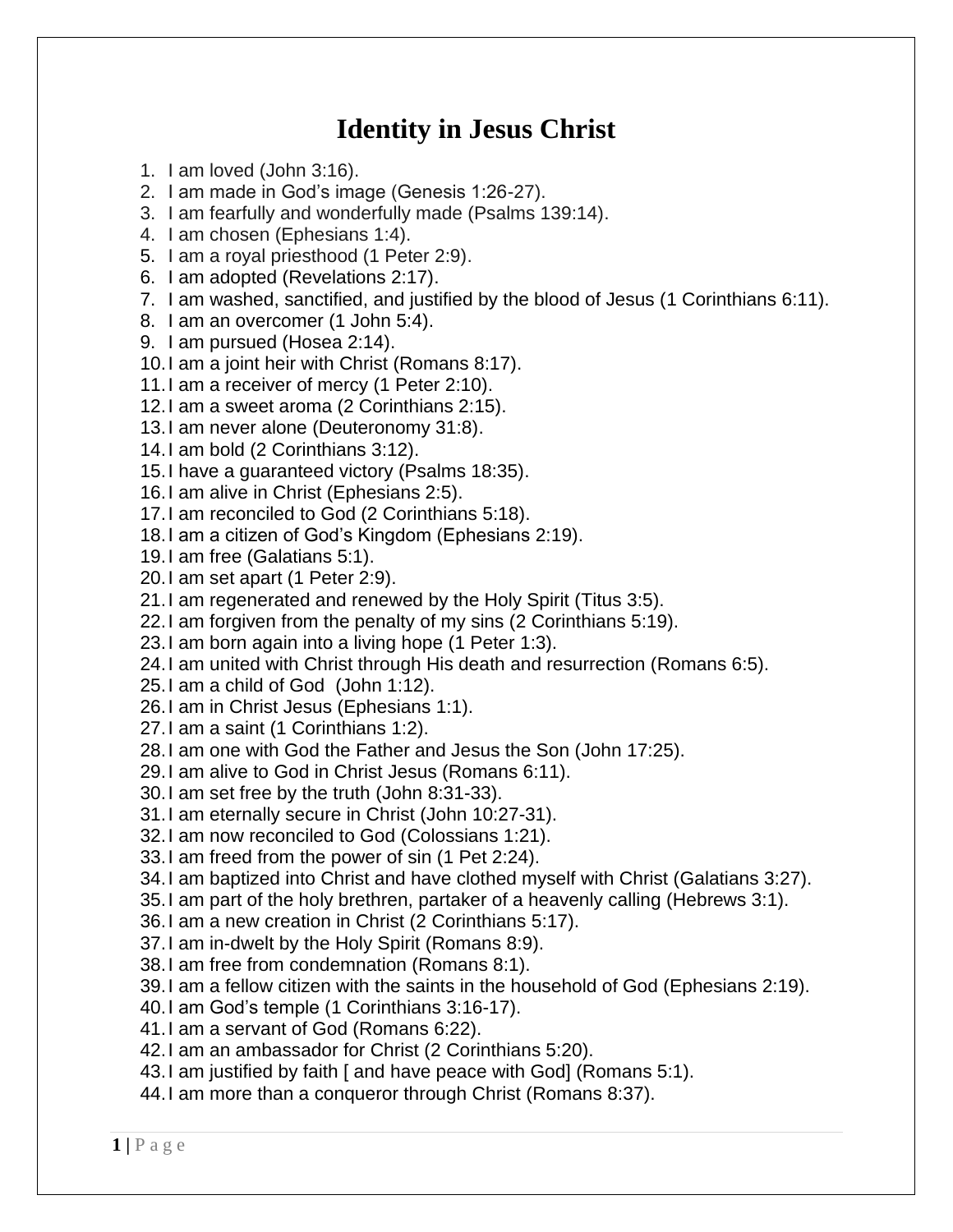45.I am made alive with Christ [\(Ephesians](https://biblia.com/bible/kjv1900/Eph%202.1) 2:1).

46.I am raised with Christ and seated in the heavenly realms [\(Ephesians](https://biblia.com/bible/kjv1900/Eph%202.6) 2:6).

- 47.I am a new person because my old self was crucified with Christ [\(Romans](https://biblia.com/bible/kjv1900/Rom%206.6) 6:6).
- 48.I am reigning in life through Jesus Christ [\(Romans](https://biblia.com/bible/kjv1900/Rom%205.17) 5:17).
- 49.I am the image and glory of God (1 [Corinthians](https://biblia.com/bible/kjv1900/1%20Cor%2011.7) 11:7).
- 50.I am triumphant in Christ (2 [Corinthians](https://biblia.com/bible/kjv1900/2%20Cor%202.14) 2:14).
- 51.I am the fragrance of the knowledge of God (2 [Corinthians](https://biblia.com/bible/kjv1900/2%20Cor%202.14) 2:14).
- 52.I am the salt of the earth [\(Matthew](https://biblia.com/bible/kjv1900/Matt%205.13) 5:13).
- 53.I am the light of the world [\(Matthew](https://biblia.com/bible/kjv1900/Matt%205.14) 5:14).
- 54.I am a disciple because I have love for others (John [13:34-35\)](https://biblia.com/bible/kjv1900/John%2013.34-35).
- 55.I am protected by the power of His name (John [17:11\)](https://biblia.com/bible/kjv1900/John%2017.11).
- 56.I am kept from the evil one (John [17:15\)](https://biblia.com/bible/kjv1900/John%2017.15).
- 57.I am God's gift to Christ (John [17:24\)](https://biblia.com/bible/kjv1900/John%2017.24).
- 58.I am not under the law, but under grace [\(Romans](https://biblia.com/bible/kjv1900/Rom%206.14) 6:14).
- 59.I am freed from the power of sin [\(Romans](https://biblia.com/bible/kjv1900/Rom%206.18) 6:18).
- 60.I am yielded to God [\(Romans](https://biblia.com/bible/kjv1900/Rom%206.13) 6:13).
- 61.I am now a servant of righteousness [\(Romans](https://biblia.com/bible/kjv1900/Rom%206.18) 6:18).
- 62.I am confident that all things work together for good [\(Romans](https://biblia.com/bible/kjv1900/Rom%208.28) 8:28).
- 63.I am conformed to the image of Christ [\(Romans](https://biblia.com/bible/kjv1900/Rom%208.29) 8:29).
- 64.I am predestined according to His purpose [\(Ephesians](https://biblia.com/bible/kjv1900/Eph%201.11) 1:11).
- 65.I am sufficient because my sufficiency *is* of God (2 [Corinthians](https://biblia.com/bible/kjv1900/2%20Cor%203.5) 3:5).
- 66.I am inseparable from the love of God [\(Romans](https://biblia.com/bible/kjv1900/Rom%208.35) 8:35).
- 67.I am strongest when I am weakest (2 [Corinthians](https://biblia.com/bible/kjv1900/2%20Cor%2012.10) 12:10).
- 68.I am blessed with every spiritual blessing [\(Ephesians](https://biblia.com/bible/kjv1900/Eph%201.3) 1:3).
- 69.I am chosen by God to be holy and blameless [\(Ephesians](https://biblia.com/bible/kjv1900/Eph%201.4) 1:4).
- 70.I am predestined to adoption through Jesus [\(Ephesians](https://biblia.com/bible/kjv1900/Eph%201.5) 1:5).
- 71.I am accepted in the beloved [\(Ephesians](https://biblia.com/bible/kjv1900/Eph%201.6) 1:6).
- 72.I am forgiven of all my sins [\(Ephesians](https://biblia.com/bible/kjv1900/Eph%201.7) 1:7).
- 73.I am filled with the Holy Spirit of promise [\(Ephesians](https://biblia.com/bible/kjv1900/Eph%201.13) 1:13).
- 74.I am free from the vicious cycle of sin and death [\(Romans](https://biblia.com/bible/kjv1900/Rom%208.2) 8:2).
- 75.I am God's handiwork, created in Christ Jesus to do good works [\(Ephesians](https://biblia.com/bible/kjv1900/Eph%202.10) [2:10\)](https://biblia.com/bible/kjv1900/Eph%202.10).
- 76.I am now made near to God by the blood of Christ [\(Ephesians](https://biblia.com/bible/kjv1900/Eph%202.13) 2:13).
- 77.I am strengthened with might in the inner man by His Spirit [\(Ephesians](https://biblia.com/bible/kjv1900/Eph%203.16) 3:16).
- 78.I am strong in the Lord and power of His might [\(Ephesians](https://biblia.com/bible/kjv1900/Eph%206.10) 6:10).
- 79.I am receiving exceedingly abundantly above all I ask or think [\(Ephesians](https://biblia.com/bible/kjv1900/Eph%203.20) 3:20).
- 80.I am able to walk as a child of light [\(Ephesians](https://biblia.com/bible/kjv1900/Eph%205.8) 5:8).
- 81.I am light in the Lord [\(Ephesians](https://biblia.com/bible/kjv1900/Eph%205.8) 5:8).
- 82.I am led by the Spirit of God [\(Romans](https://biblia.com/bible/kjv1900/Rom%208.14) 8:14).
- 83.I am built upon the foundation of the apostles and prophets with Jesus Christ being the chief cornerstone [\(Ephesians](https://biblia.com/bible/kjv1900/Eph%202.20) 2:20).
- 84.I am able to walk boldly into Christ's presence [\(Ephesians](https://biblia.com/bible/kjv1900/Eph%203.12) 3:12).
- 85.I have redemption through His blood [\(Ephesians](https://biblia.com/bible/kjv1900/Eph%201.7) 1:7).
- 86. I have peace with God through Jesus. [\(Romans](https://biblia.com/bible/kjv1900/Rom%205.1) 5:1).
- 87.I have the love of God that has been poured out in my heart [\(Romans](https://biblia.com/bible/kjv1900/Rom%205.5) 5:5).
- 88.I have been reconciled to God through Christ [\(Romans](https://biblia.com/bible/kjv1900/Rom%205.10) 5:10).